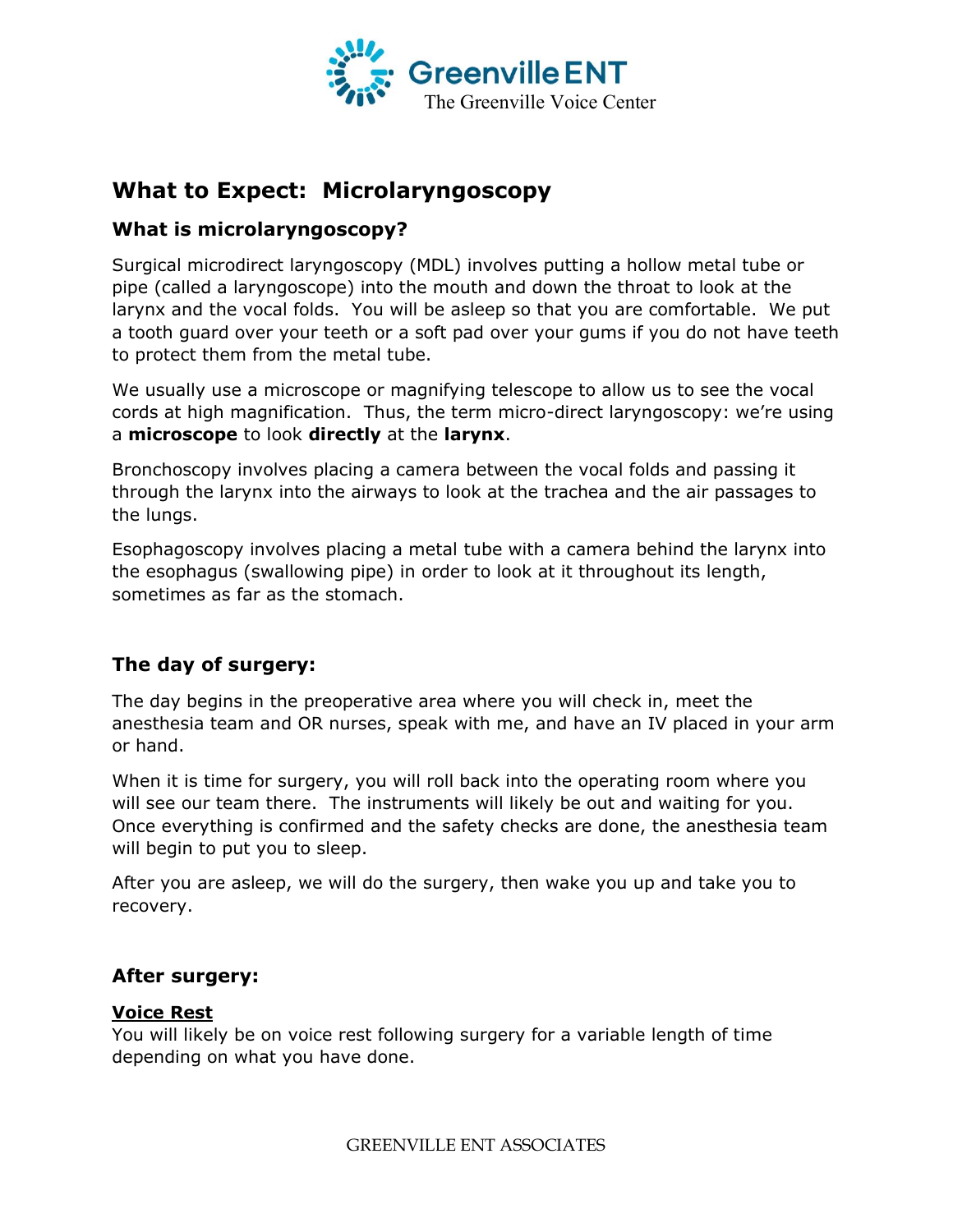### **Pain Control**

After you wake up, your throat may be sore. You'll be provided with the appropriate kind of pain medicine so that you are comfortable but not overmedicated. You will also be given some cough suppressants and sometimes some steroids.

## **Diet**

We usually recommend that you start with an easy diet. For example, soda crackers and Sprite is perfect until you are sure that you are not nauseated and are swallowing well. After that, we generally allow you to eat whatever you would like, but we recommend that you avoid foods that you know will aggravate any reflux that you might have.

## **Follow up**

Most patients will see us again in the office about a week after surgery, sometimes with Dr. Eller or his PA, or with our Speech Team.

# **Risks of surgery:**

Everything we do involves some risk. Even driving to work. What follows is a discussion of the risks involved in this kind of surgery. We want you to be informed, and to be informed fully, you need to know the risks.

The most common risks are due to pressure from the laryngoscope on your teeth, gums, and tongue. This can cause a chipped tooth, bruised gums, or a swollen, painful, and numb tongue. Your anatomy will play a large role in how much pressure is placed on these structures during surgery.

A full discussion of the risks follows on the next pages. Not all of the risks apply to every patient, and if you have questions after reading this, please let us know and we will be happy to explain further.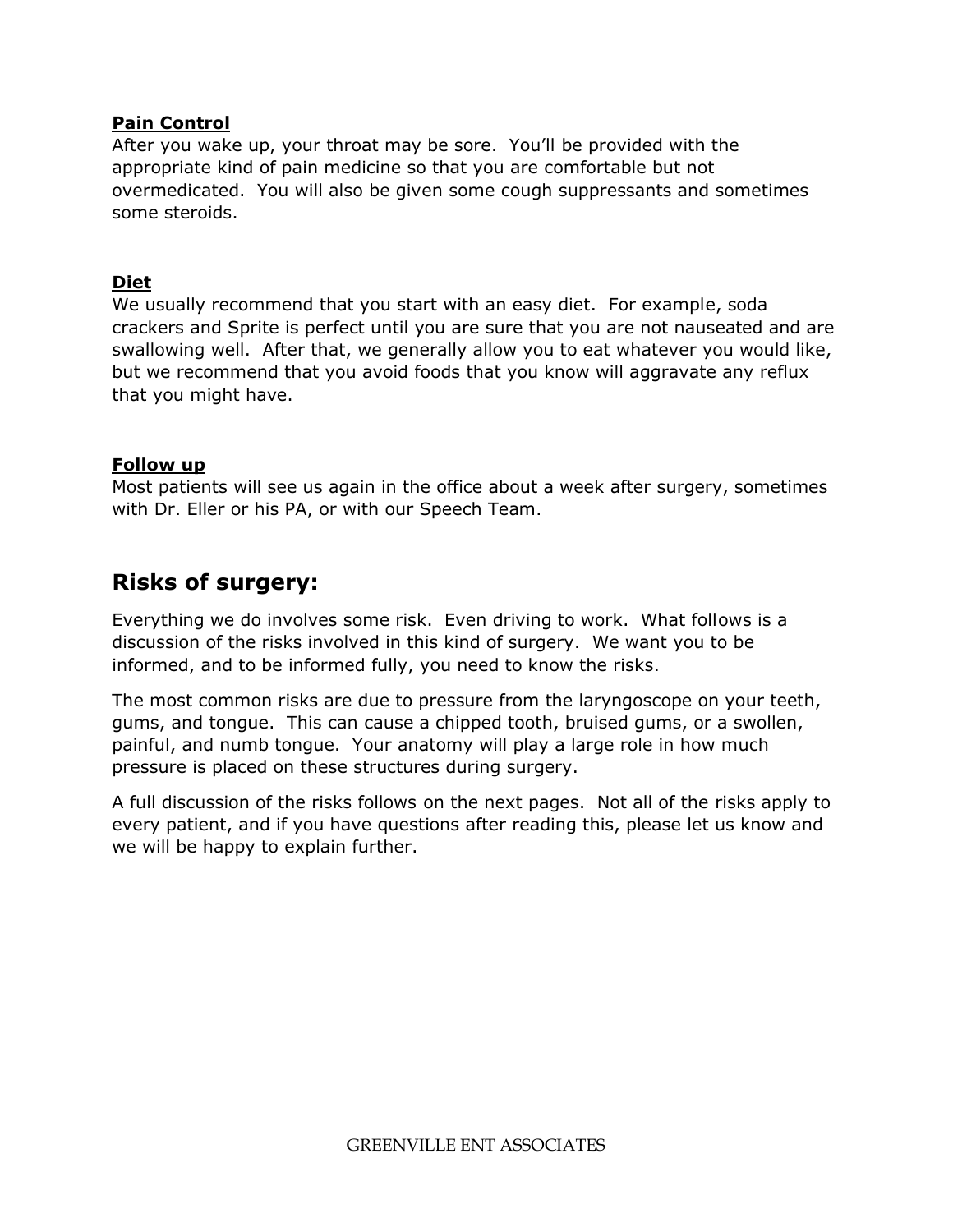# **Microdirect Laryngoscopy**

#### Hoarseness

Any procedure involving the larynx, especially operations on one or both vocal folds, may result in hoarseness. Even when the operation is being performed to improve hoarseness that exists pre¬operatively, there is no guarantee of success; and it is possible that post-operative vocal quality will be worse than it was preoperatively. While the majority of such surgical procedures result in improvement or cure of voice complaints, when healing problems result in hoarseness, breathiness, decreased volume, voice fatigue, and pitch irregularities, even additional surgery and voice therapy may not be able to restore satisfactory quality. Fortunately, such problems are not encountered often, but it is not possible to know with certainty which patients will have problems.

### Scar and web

One of the common reasons for suboptimal vocal quality following vocal fold surgery is the formation of scar on the vibratory margin of the vocal fold. Often, the scar is due to the underlying pathology for which surgery was performed. Sometimes it is due to the way the vocal folds heal following surgery. Even if the surgery is performed perfectly and the patient is flawless about following postoperative instructions including voice rest, imperfect healing and scar formation may occur. Occasionally, if the pathology or surgery have involved both vocal folds, scar tissue may stick the two vocal folds to each other. When this involves the front of the vocal fold, it is called a web. When vocal fold webs or scars form and are symptomatic (poor voice or partial airway compromise), additional surgery may be required to correct them. Such surgery may involve an incision on the neck.

### Dental fracture

The laryngoscope is a fairly large metal tube designed to provide good exposure and optimize surgical results. In some people, the anatomy of the neck, mouth, tongue, larynx, and teeth make visualization difficult. Particularly in such patients (but everyone is at risk), the laryngoscope can result in chipping or fracture of a tooth. Caps or veneers on the upper front teeth are at particular risk. This complication is common.

### Temporomandibular joint pain

In order to insert the laryngoscope, the mouth is opened widely. Wide mouth opening is also routinely necessary for insertion of the endotracheal (breathing) tube used for general anesthesia. The mouth position necessary for surgery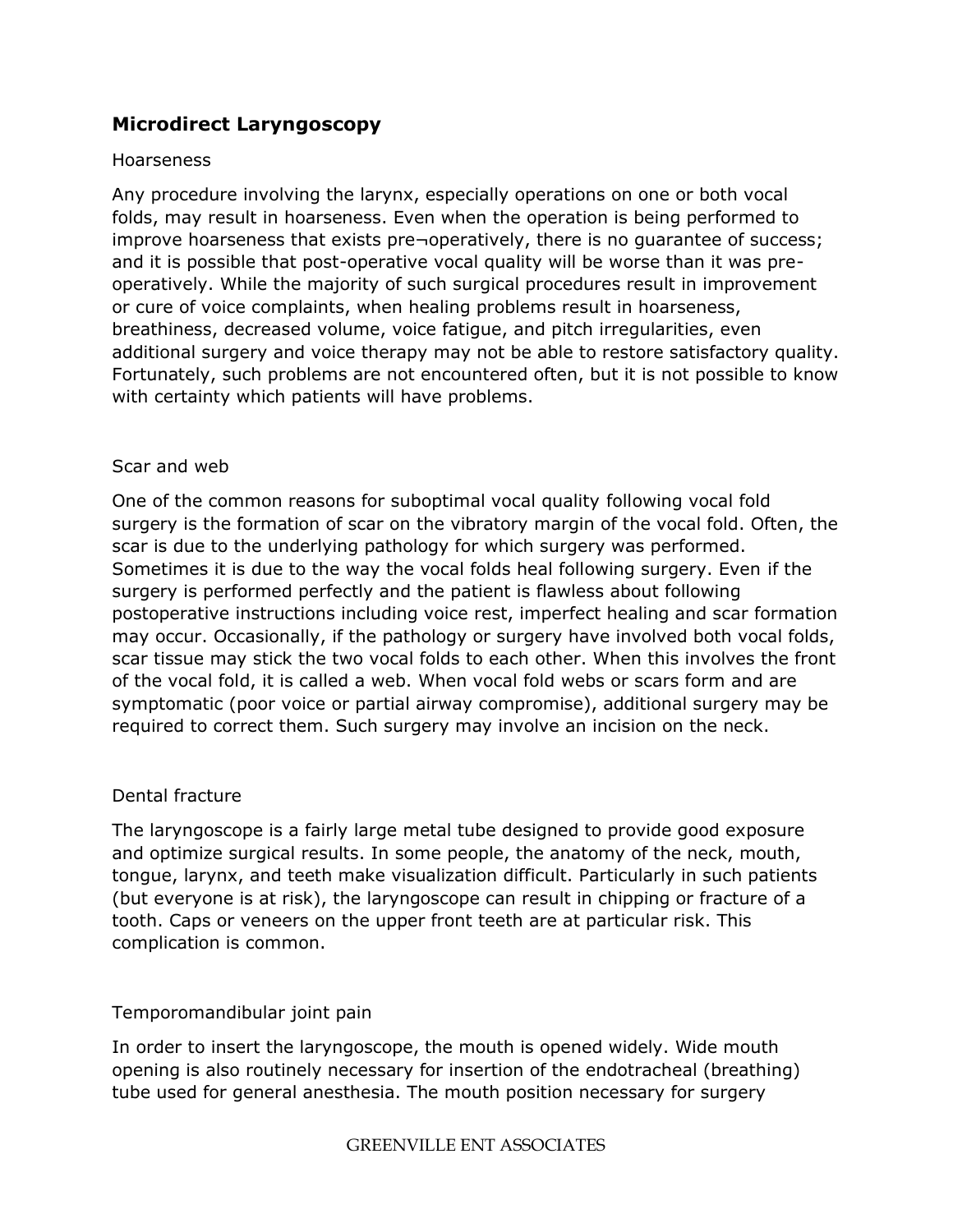sometimes strains the temporomandibular (jaw) joints resulting in post-operative ear or jaw discomfort. This usually resolves spontaneously but occasionally requires treatment and persists.

## Neck injury

When performing laryngoscopy to place an endotracheal tube or perform a surgical procedure, the neck is flexed and the head is extended. When performing bronchoscopy and esophagoscopy, the neck is extended. Under normal circumstances, this produces no problems. Rarely, the neck muscles are strained. Cervical fracture (broken neck) is a theoretically possible but extremely rare potential complication. Such an injury would be most likely to occur in someone with known neck problems such as cervical arthritis or previous broken neck or neck surgery (especially cervical fusion). Although none of our patients has ever suffered this complication from direct laryngoscopy or general anesthesia induced for many other surgical procedures, if a broken neck occurred, it could result in paralysis (quadriplegia).

## Arytenoid dislocation

The arytenoid cartilages are parts of the laryngeal skeleton to which the vocal folds attach. They have synovial joints like knees and elbows. Dislocation or subluxation of an arytenoid cartilage can be caused by laryngoscopy performed by the anesthesiologist for placement of the endotracheal tube, pressure from or removal of the endotracheal tube, or by surgical laryngoscopy. This injury is very uncommon but is a well-recognized potential complication of the procedure. If it occurs, surgical repositioning of the arytenoid is usually required. It may or may not be possible to restore completely normal voice following this injury.

When direct laryngoscopy is performed because of previously diagnosed arytenoid dislocation, there is no guarantee that reduction will be possible, or that the arytenoid will remain in good position once it has been reduced. If the arytenoid is returned to good position and slips, it may be necessary to reposition it surgically again one or more times. Even when the arytenoid can be reduced and remains in good position, the vocal fold often remains immobile. In this case, if voice is not satisfactory, additional surgery may be required to medialize (reposition) the vocal fold. Considerable force is required to reposition a dislocated arytenoid. Soft tissue injury to adjacent structures including the vocal fold may occur during this process. Usually, this results in temporary swelling, hoarseness and discomfort; but it is possible for these symptoms to be prolonged or permanent.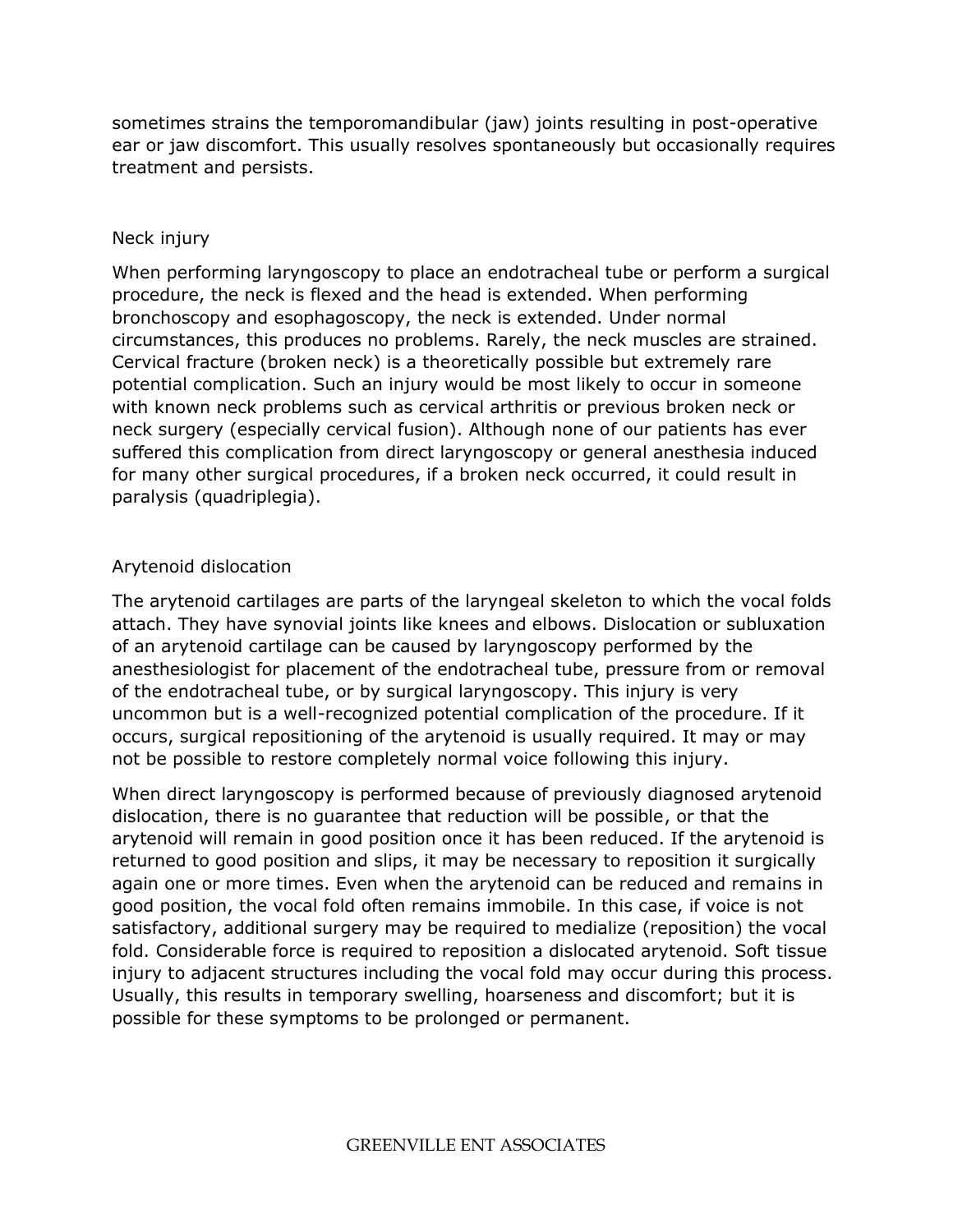#### Bleeding

Bleeding following surgery on or near the vocal folds is uncommon and usually stops spontaneously. If it is severe, it may require urgent or emergent surgery to control the bleeding. It is also possible for extensive bleeding to obstruct the airway, in which case emergent re-intubation or tracheotomy may be necessary. Such complications are very rare.

#### Infection

Infections following surgery in or near the larynx are uncommon, but they may occur. They are possible after vocal fold injections and may involve soft tissue such as the vocal fold or neck, or the cartilages of the larynx. They usually resolve with antibiotics. Occasionally, intravenous antibiotics or additional surgical procedures are required.

#### Airway obstruction

Swelling or bleeding following laryngeal surgery can rarely become extensive enough to block the airway and obstruct breathing. With most conditions for which laryngoscopy is performed, this complication is rare. When extensive surgery is performed for papillomas or cancer, the risk is somewhat higher. If airway obstruction occurs, the use of steroids and tracheal intubation or tracheotomy may be necessary; and hospitalization will be necessary. When there are reasons to suspect a risk of airway problems, hospitalization overnight is often recommended in order to permit close observation and ready access to treatment.

#### Recurrence

Most conditions for which laryngoscopy is performed are capable of recurring. Any benign vocal fold lesion can come back after it has been removed (including nodules, cysts, polyps, hemorrhagic masses, and others). Cancers may also recur. Recurrence of papillomas is to be expected. Every effort is made to cure papillomas, but this viral condition is generally considered incurable and may recur quickly or after long periods of remission. Recurrence of soft voice and breathiness can occur following medialization procedures such as fat, collagen, or hyaluronic acid injection. If an excessive amount of the injected material is resorbed by the body, additional surgery may be necessary. This situation is unavoidable and fairly common.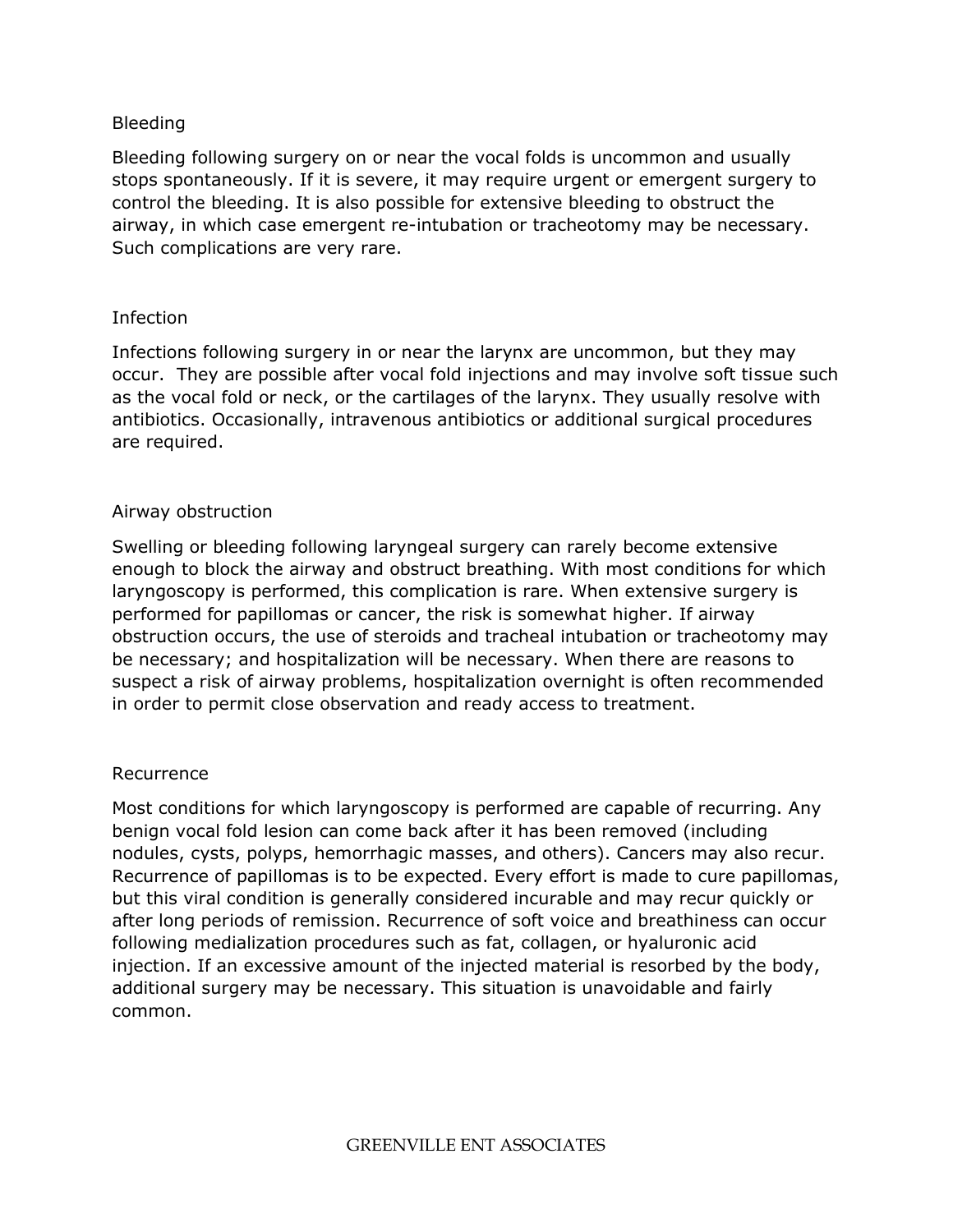#### Laryngeal granuloma

Mucosa lines the entire upper aerodigestive tract including the larynx. Some procedures remove portions of this mucosa. Most of the time, the mucosa can be stretched from other areas to cover areas where the mucosa was removed. This is not always possible. When there is an uncovered area, the body occasionally has an exuberant healing response forming a mounded up area of scar tissue called a granuloma. This may resolve on its own or may need another procedure or some medicine to make it heal properly.

### Pain and scar at fat donor site (fat injections only)

When direct laryngoscopy includes injection or implantation of autologous fat, the fat is usually obtained through an incision in the abdomen, although the thigh, arm or another site may be used. Fat may be harvested by direct resection or liposuction. Pain at the donor site is expected for several days following surgery. Occasionally, pain and discomfort in this area may be prolonged; and unsightly scarring occurs rarely. It is also possible to get a hematoma (blood collection) at the donor site. This may require surgical drainage and is often associated with unsightly bruising that can last for a few weeks. Infection at the donor site also occurs rarely but may require drainage and antibiotic treatment.

### Need for additional surgery

Repeat laryngoscopy or other surgery may be recommended or necessary if the voice results are not optimal, if an abnormality recurs, if a new problem develops at any time following surgery or if complications occur. Many such potential situations are described elsewhere in this document.

#### Bronchoscopy

Bronchoscopy may be performed because of known or suspected problems with the air passages in or leading to the lungs. Occasionally, unplanned bronchoscopy is performed because of unexpected findings during direct laryngoscopy. Bronchoscopy involves all the same risks as direct laryngoscopy, plus the potential risks of penetration of an airway in the lung, and of hemorrhage. If airway penetration occurs, air may escape into the soft tissues of the neck and face, or into the chest. In this case, it may be necessary to insert a chest tube to drain the air. Hemorrhage is most likely to occur in the presence of a vascular malformation, tumor, or when extensive biopsy inside the lungs is required. Rarely, extensive hemorrhage may require not only a chest tube, but also chest surgery. Complications of bronchoscopy may also result in infection requiring intravenous